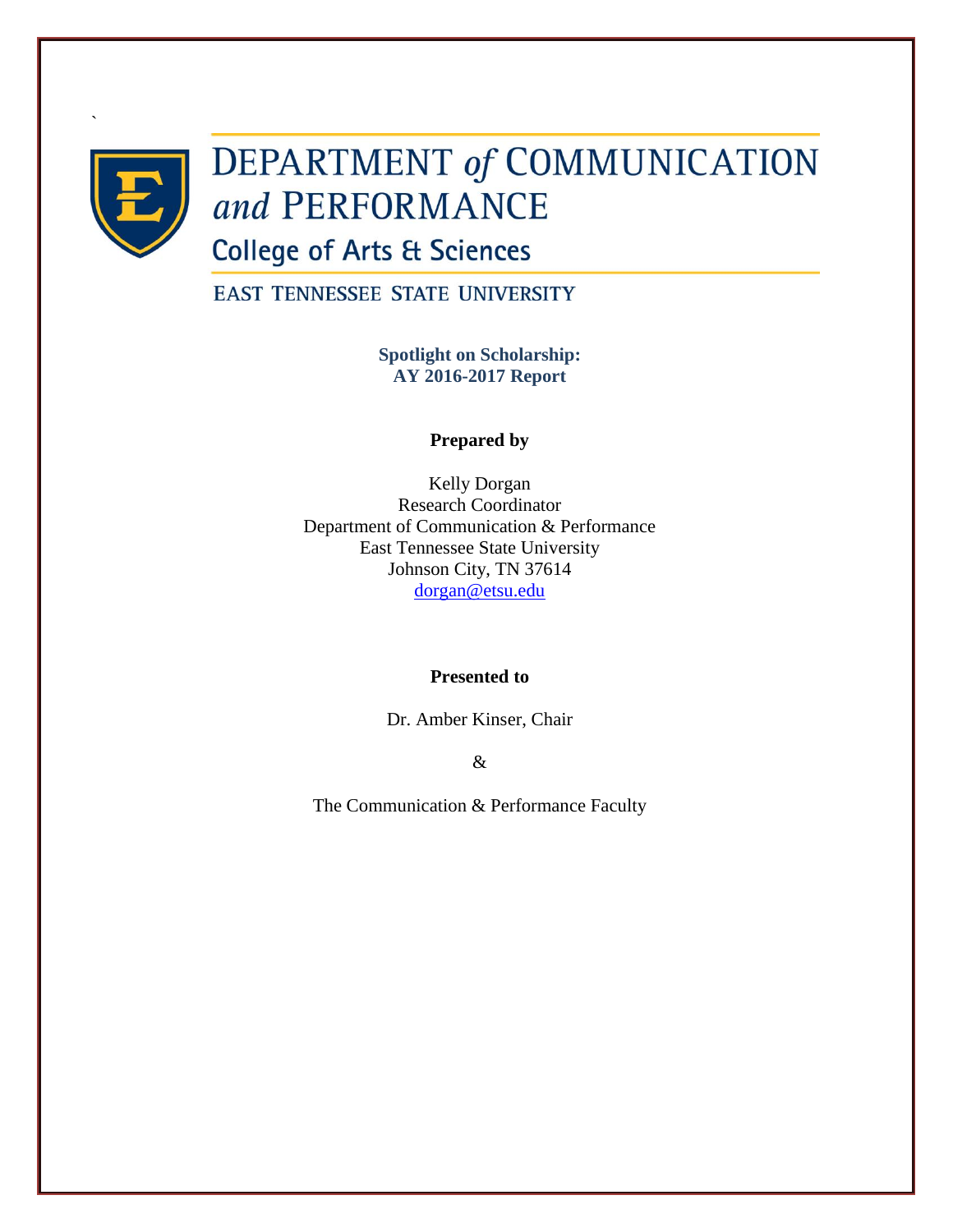

# **DEPARTMENT of COMMUNICATION** and PERFORMANCE

**College of Arts & Sciences** 

**EAST TENNESSEE STATE UNIVERSITY** 

September 28, 2017

Friends & colleagues—

Below, you'll find some of our numerous AY 2016-2017 scholarly and creative accomplishments in the Department of Communication & Performance.

# **On & Off Campus**

Throughout this report, you'll quickly notice all the work being doing with (and within) communities.

In our department community, Adriane Flanary engaged in applied research to help students reach their graduation goals. That's why she earned the 2017 Chair's Award for Exceptional Service. Read more about her efforts below.

Laughton Messmer & Erin Blankenship mentored our ETSU debaters to several local and regional victories; additionally, they hosted visiting teams on campus. And Delanna Reed shared her one-woman show *Round Peg in a Square Hole: Lesbian Teachers' Stories of Fitting In* with both the American Folklore Society Annual Meeting and the New Voice Teller for Stone Soup Storytelling Festival.

# **Awards & honors**

As usual, several of our faculty brought home well-deserved recognitions for their scholarly work.

Melissa Nipper won the AY16-17 ETSU Outstanding Thesis in Art and Humanities. Andrew Herrmann received Top Paper conference awards from both the Southern States Communication Association and the National Communication Association.

# **Partnering & collaborating**

When it comes to research, our faculty-scholars maintained a collaborative spirit.

Amber Kinser teamed with members of the Quillen College of Medicine on critical dementia patient-caregiver research. Also, Amber and I (Kelly Dorgan) joined with the National Communication Association to bring the NCA Partnership Program to ETSU; this initiative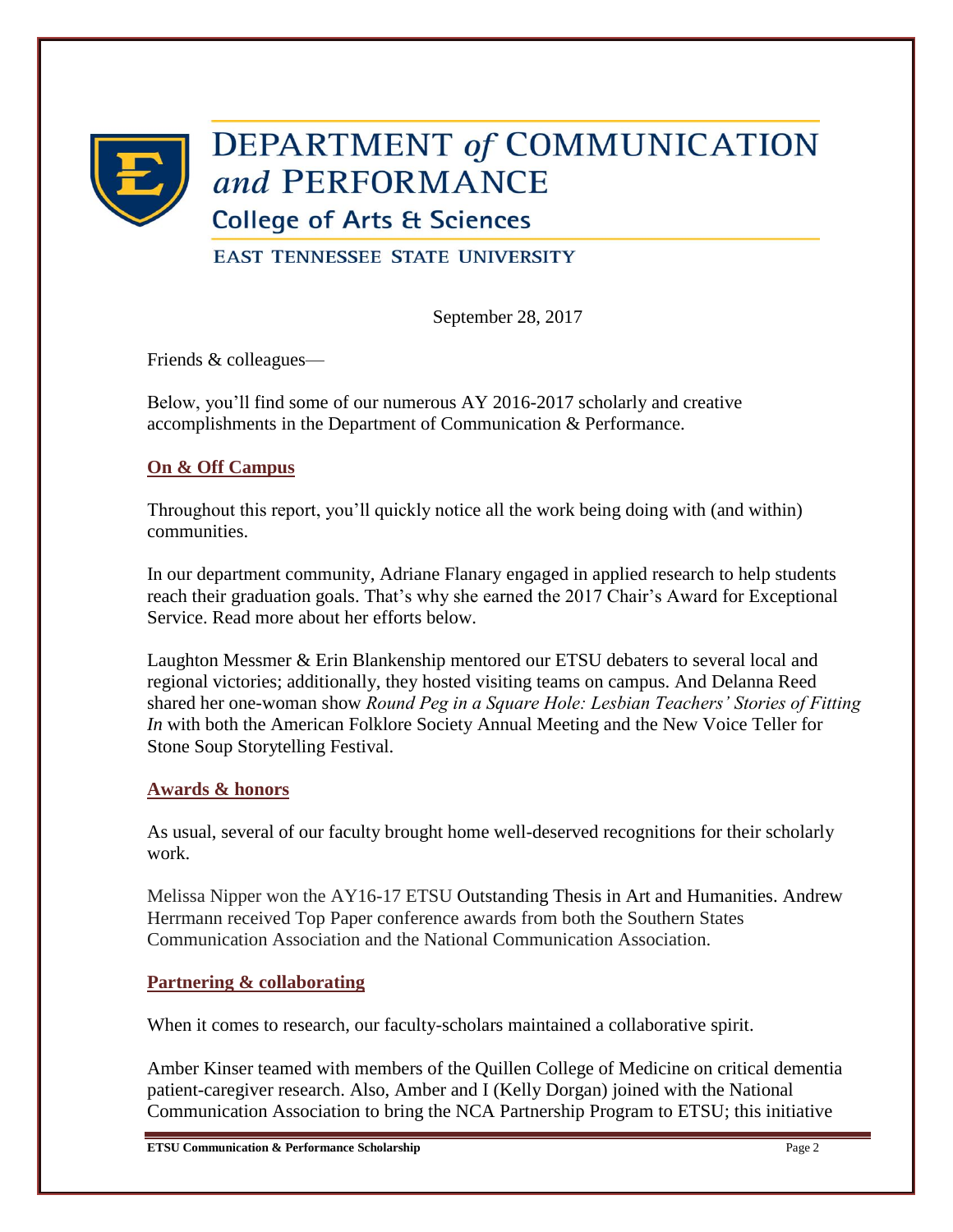fostered a conversation at the regional and national levels about wellness, illness, and health in Southern Central Appalachia.

Wesley Buerkle continued his multi-site collaboration on his grant-funded oral citation study. As you'll read below, he and his co-author Dr. Gerhart are successfully publishing in a variety of scholarly journals.

# **Advising & mentoring**

Once again, you clearly demonstrated your commitment to mentoring our student-scholars and performers.

Consider that for the 2017 *Boland Undergraduate Research Symposium*, we had **13** presenters and performers. On top of that, we were represented aptly by Juliette Guerrault at the *Regional Graduate Liberal Arts Conference* and the *Tennessee Communication Association (Fall 2017)*.

In the end, AY16-17 reflected our continued dedication to scholarly and creative activities.

Gratefully,

Kelly A. Dorgan, Ph.D. Research Coordinator Department of Communication & Performance

# Thank You, **Lori Ann Manis**.

She proofed and edited critical materials, ensuring that your work is well represented.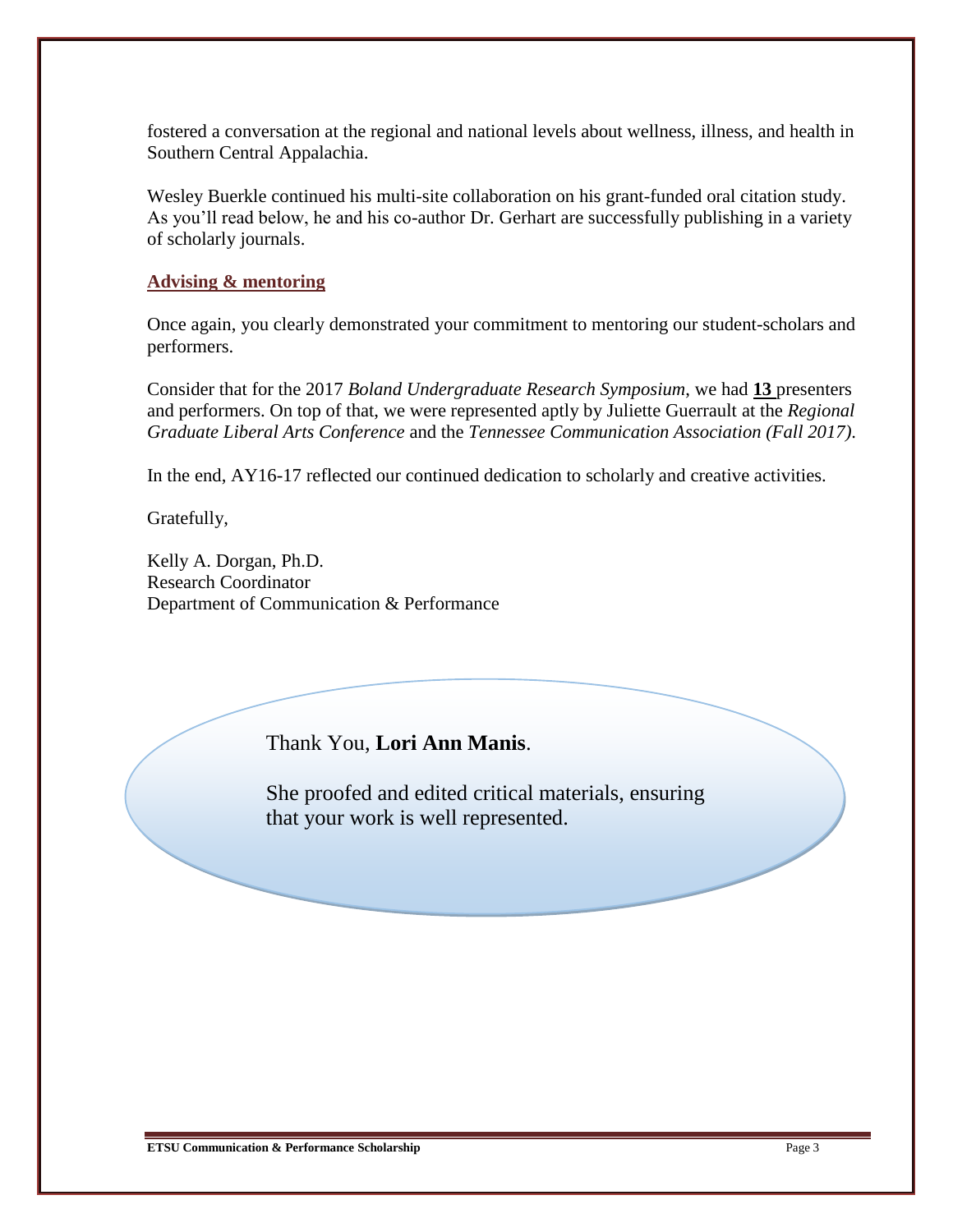# **Faculty Scholarly Activities (Selected)**

#### ÷ **Grant activities**

### **Wesley Buerkle**

Buerkle, W. (2016). Incorporating oral communication into the curriculum. ETSU Instructional Development Grant.

#### **Melissa Nipper**

Nipper, M. (2016). Divergent discourse: A case study analyzing the effects of campus communication about sexual assault. East Tennessee State University School of Graduate Studies and ETSU Graduate Research Council Grant.

#### **Delanna Reed**

Reed, D. (2016). Railroad stories: Oral history project about the Clinchfield and East Tennessee & North Carolina Railroads. The National Storytelling Network Grant.

> While the above-listed grants were awarded in the previous academic year, **Wesley, Melissa, and Delanna** illustrated the positive impact that funding has on scholarly productivity.

All three faculty members spent AY16-17 taking their grant-funded work into various communities.

For example, Wesley and Melissa both presented research findings at the 2017 Southern States Communication Association, and Melissa was invited to participate in the 2017 ETSU conference *Escape from Rape*.

In spring, Delanna directed a graduate student production of *Ridin' the Rails: Tweetsie & Clinchfield Railroad Stories* at ETSU.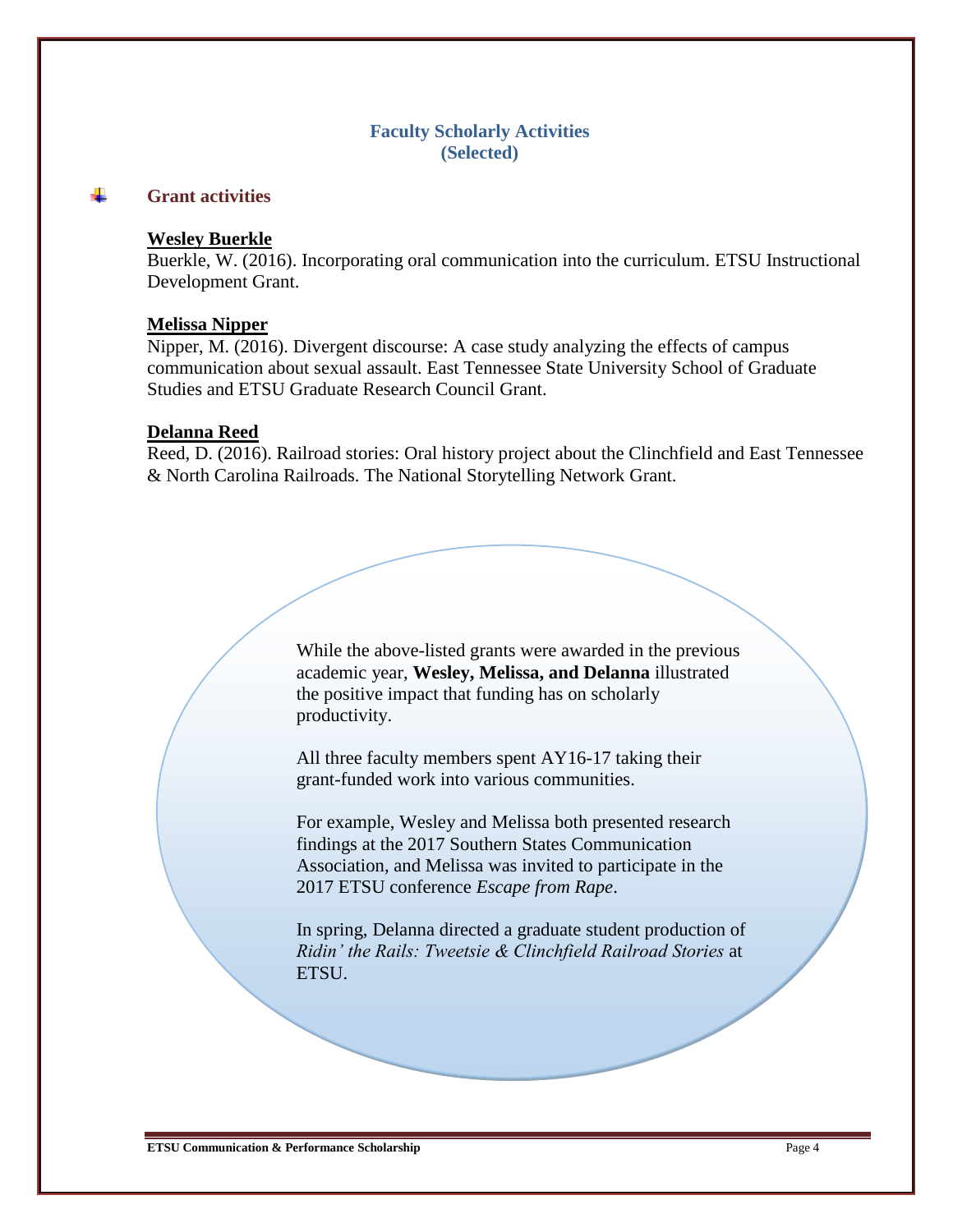# **ETSU Funding Opportunities**

#### ÷ **ETSU Internal Funding**

### **Overview**

[https://www.etsu.edu/research/orspa/funding\\_opps/internal.php](https://www.etsu.edu/research/orspa/funding_opps/internal.php)

#### ÷ **ETSU Research Development Committee**

**Small Research Grants** <https://www.etsu.edu/research/rdc/smallgrant/default.php>

**Major Research Grants** <https://www.etsu.edu/research/rdc/major/default.php>

**Interdisciplinary Research Grants** <https://www.etsu.edu/research/rdc/interdisciplinary/default.php>

#### ÷. **ETSU Instructional Development Committee**

**General Information** <http://www.etsu.edu/academicaffairs/instructional-grants.php>

**Application** <https://www.etsu.edu/senate/facultyhandbook/documents/applicationinstructionaldevgrant.pdf>

#### ÷ **ETSU Internationalization Faculty Grant Program**

**General Information** [https://www.etsu.edu/research/orspa/funding\\_opps/internal.php#Internationalization](https://www.etsu.edu/research/orspa/funding_opps/internal.php#Internationalization)

#### d. **ETSU PGIA**

**General Information**

[https://www.etsu.edu/research/orspa/funding\\_opps/internal.php#PGIA](https://www.etsu.edu/research/orspa/funding_opps/internal.php#PGIA)

**Application Procedures** <http://www.etsu.edu/senate/facultyhandbook/section3.aspx#h>

#### 4. **ETSU Travel Award for Arts & Sciences Faculty**

### **General Information** [https://www.etsu.edu/research/orspa/funding\\_opps/internal.php#TAASF](https://www.etsu.edu/research/orspa/funding_opps/internal.php#TAASF)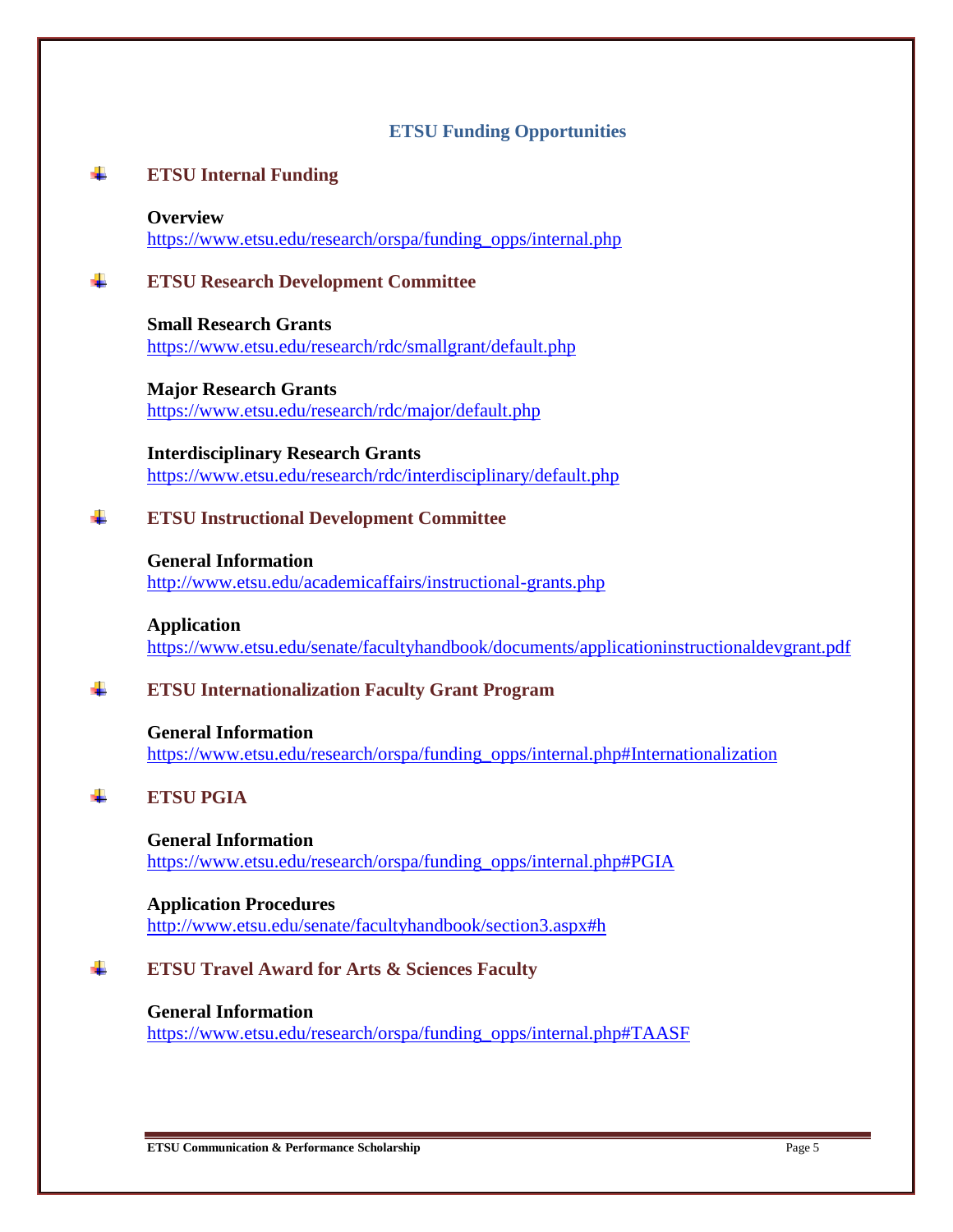#### ÷ **ETSU Student Opportunities**

**ETSU Student/Faculty Collaborative Research Grant** [https://www.etsu.edu/research/orspa/funding\\_opps/internal.php#Collaborative](https://www.etsu.edu/research/orspa/funding_opps/internal.php#Collaborative)

**ETSU Sherrod Library Graduate Student Excellence in Research** <http://libraries.etsu.edu/about/jobs/scholarships/gradresearch>

**ETSU Research Grant Awards (Graduate)** <http://www.etsu.edu/gradstud/researchgrants.php>

**ETSU Undergraduate Travel Grants (Undergraduate)** [http://www.etsu.edu/honors/ug\\_research/funding/travel.php](http://www.etsu.edu/honors/ug_research/funding/travel.php)

**ETSU Appalachian Student Research Forum (Graduate & Undergraduate)** <http://www.etsu.edu/studentresearch/>

**ETSU Boland Undergraduate Research Symposium (Oral Presentations & Performances)** [http://www.etsu.edu/honors/ug\\_research/publicize/symposium\\_form.php](http://www.etsu.edu/honors/ug_research/publicize/symposium_form.php)

> Let's talk about how applied research helps transform our department.

> **Terrine Brown,** collaborating with **Andrew Herrmann**, conducted research to identify trends in Storytelling programs.

Additionally, Terrine researched 157 Communication Studies alumni through social media platforms. She is striving to help us understand what Communication Studies alumni are doing post-graduation.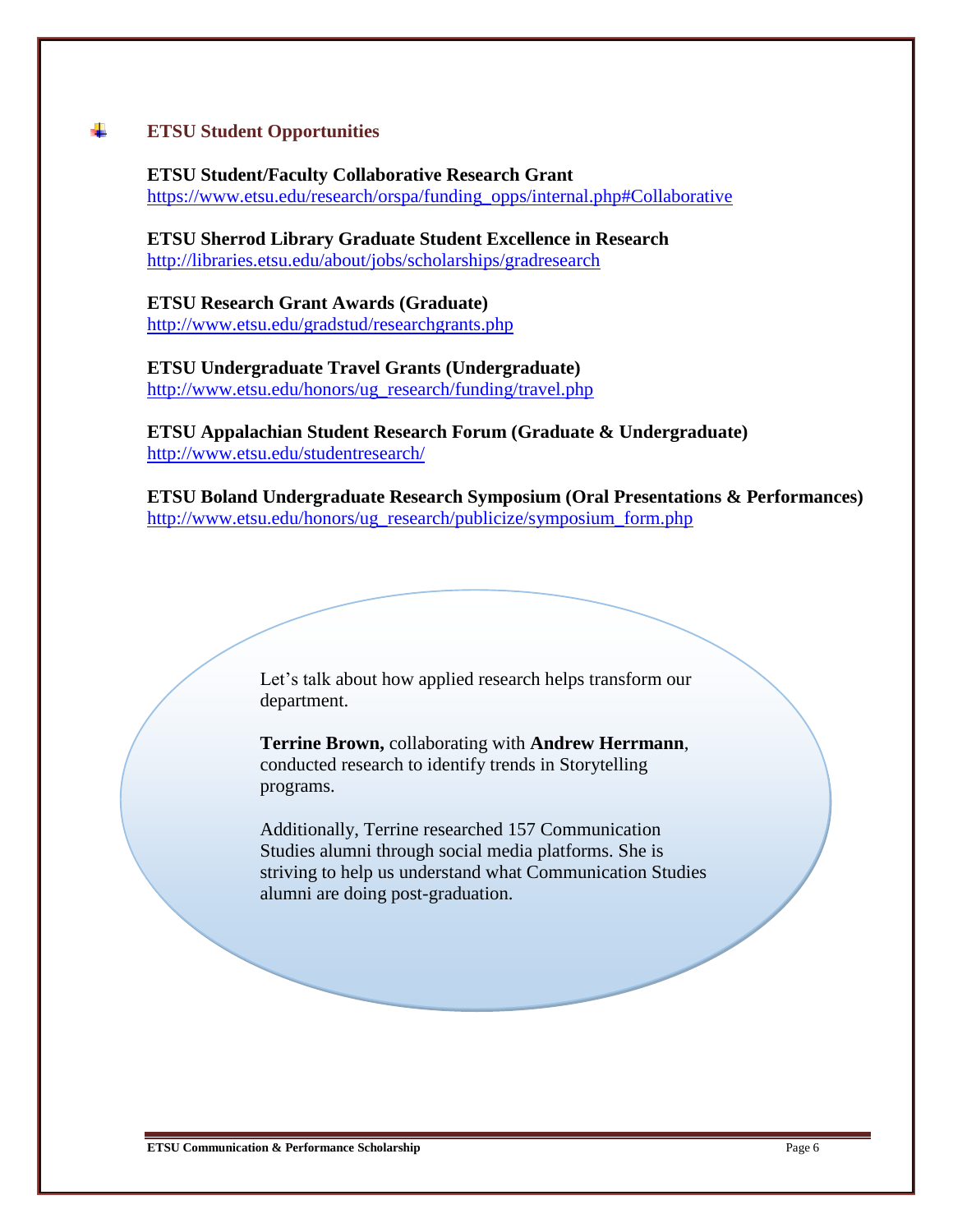# **Faculty Activities ~Selected~**

# **Wesley Buerkle**

# **Publications:**

Buerkle, C. W. (In Press). Selling guilt: Using Kenneth Burke to teach critical readings of advertising. *Great Ideas for Teaching Students (G.I.F.T.S.) in Communication*, edited by John S. Seiter, Jennifer Peeples, and Matthew L. Sanders, Boston: Bedford/St. Martin's.

Buerkle, C. W., & Gerhart, C., & Oliveira, C.M. (2017). According to, student motivations…: A Theory of Planned Behavior investigation of students' intention to orally cite sources. *Communication Reports* (2017): 157-169.

Buerkle, C. W., & Gerhart, C. (2017). Students see, students do?: Inducing a peer norm effect for oral source citations. *Communication Research Reports*, 115-123.

Buerkle, C. W., & Gerhart, C. (2016). Answer me these questions three: Using online training to improve students' oral source citations. *Communication Teacher*, 47-61. <http://dx.doi.org/10.1080/17404622.2016.1244351>

# **Presentations:**

Buerkle, C. W. (2017, April). "I didn't see it, but I know what it's about": The motion picture trailer and problematic synecdoche. Presented at the Annual Meeting of the Southern States Communication Association. Greenville, SC.

Buerkle, C. W. (2016, October). Beguiled by a flake(d): The burden and charm of masculine ennui in contemporary television. Presented at the Annual Meeting of the Organization for the Study of Communication Language and Gender. Chicago, IL.

# **Kelly A. Dorgan**

## **Publications:**

Dorgan, K. A. (In Press). Taking care. *borrowed solace.* <https://borrowedsolace.com/>

Dorgan, K. A. (2017, August 21). The truth about the surrender of my foster child. *Motherwell Magazine.* [https://motherwellmag.com/2017/08/21/the-truth-about-the-surrender-of-my-foster](https://motherwellmag.com/2017/08/21/the-truth-about-the-surrender-of-my-foster-child/)[child/](https://motherwellmag.com/2017/08/21/the-truth-about-the-surrender-of-my-foster-child/) 

Dorgan, K. A. (2017). Big Mama and the uncertain leap. *Every Pigeon, 1*, 62-68. <http://everypigeon.com/big-mama-and-the-uncertain-leap/>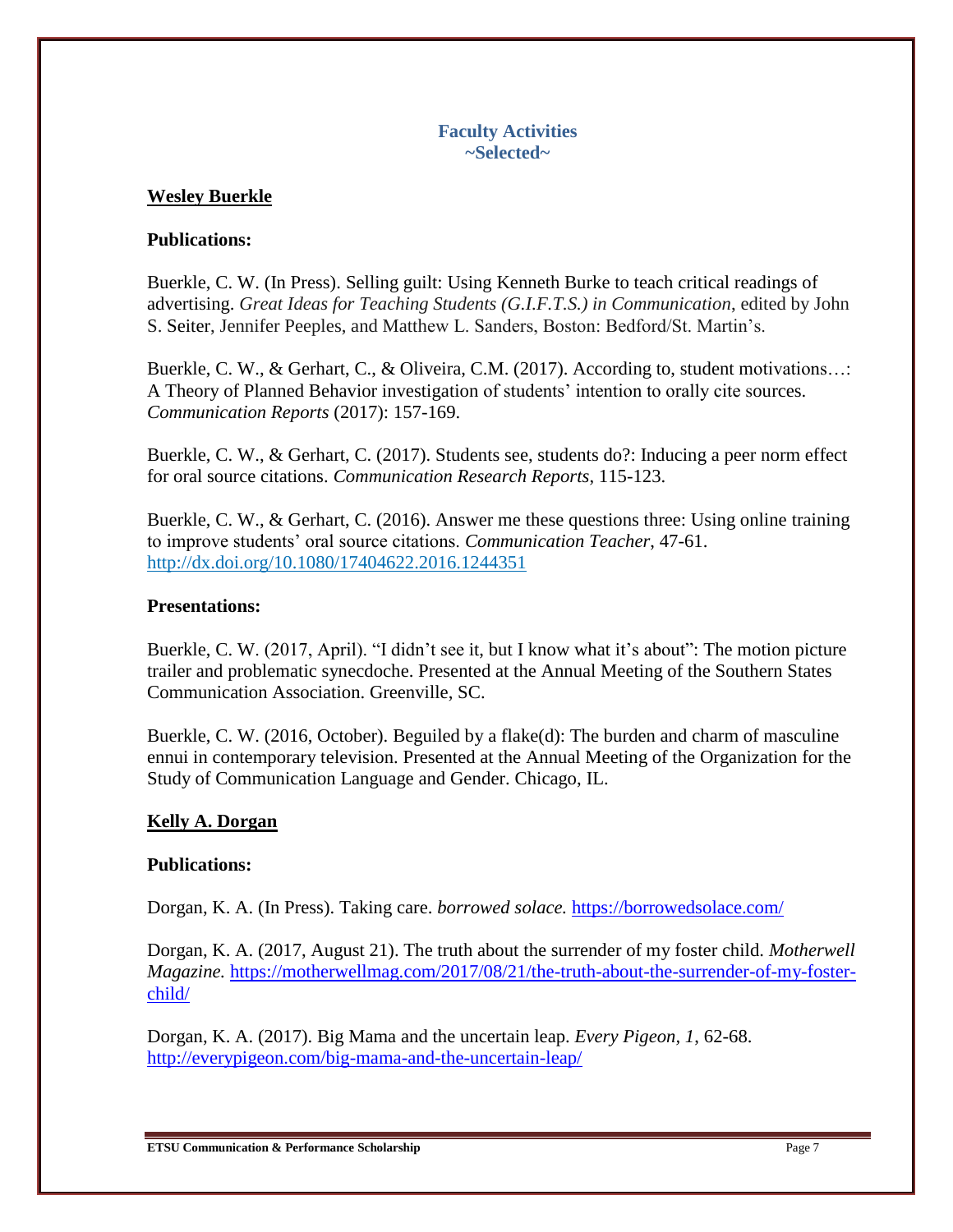# **Kelly A. Dorgan & Amber Kinser**

## **Presentations:**

Baker, K., Dorgan, K. A**.,** Fletcher, R., Hutson, S., & Kinser, A. (2017, April 12). Health, wellness, and illness in Appalachia [Moderated Panel]. Presented for the National Communication Association Partnership Program. East Tennessee State University, Johnson City, TN.<https://youtu.be/7VQko-nRbOE> &<https://youtu.be/3BjbWR8MsXw>

> Let's talk more about how applied research helps transform our department.

> **Adriane Flanary** keeps our students on-track for graduation by conducting exhaustive research into their coursework progress. Systematically, she analyzes advising notes and documents requirements.

Throughout AY16-17, she communicated with advisors, faculty, and staff about her research findings, providing crucial information and supporting the majors and minors we serve.

Undoubtedly, Adriane's research helps students reach their goals.

### **Andrew Herrmann**

### **Publications:**

Herrmann, A. F. (Ed.) (2017). *Organizational autoethnographies: Power and identity in our working lives.* New York, NY: Routledge.

Herrmann, A. F. (2017). The beatings will continue until morale improves. *Cultural Studies-Critical Methodologies, 17,* 347-356.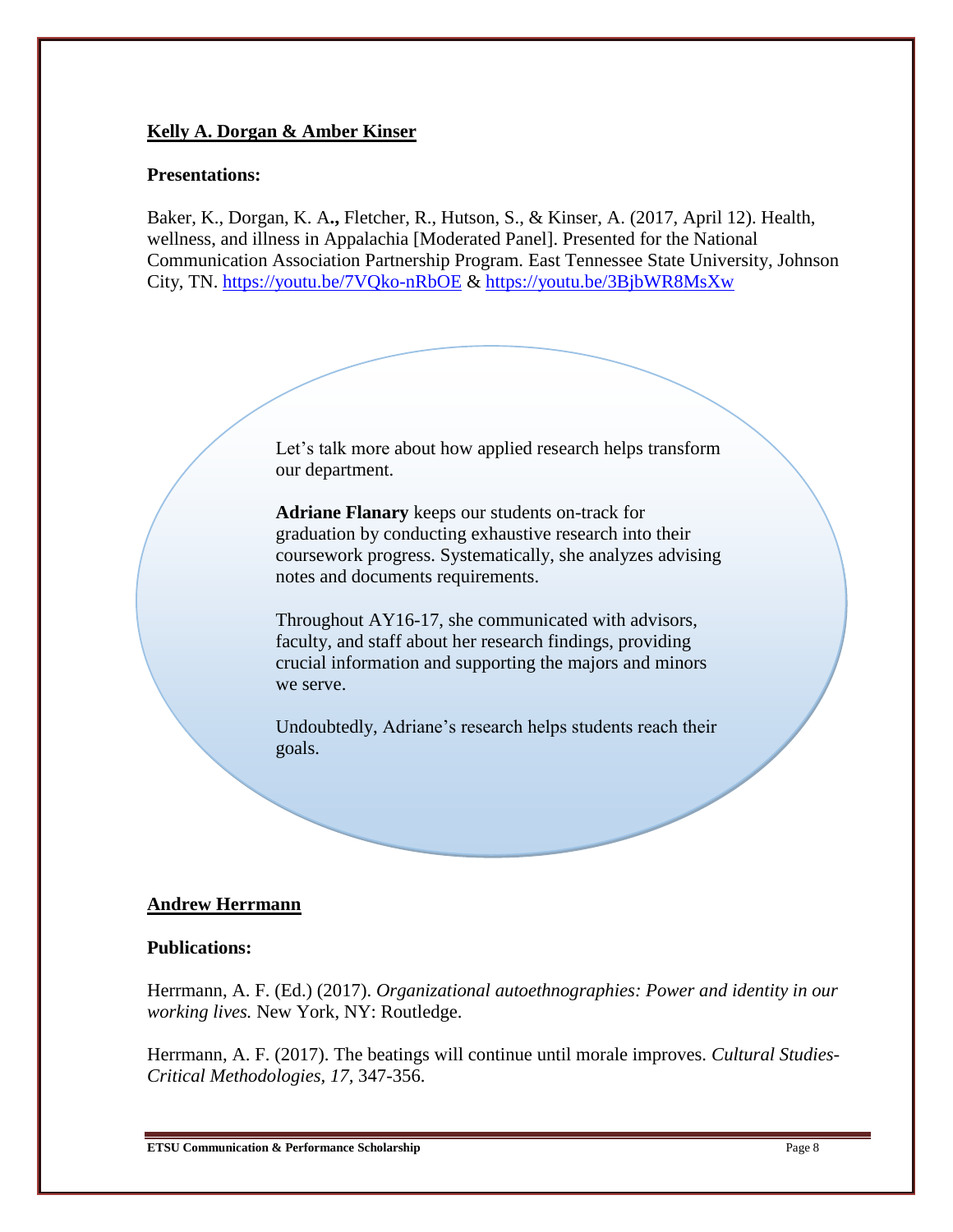Herrmann, A. F., & Herbig, A. (Eds.). (2016). *Communication perspectives on popular culture.* Lanham, MD: Lexington Books.

Herrmann, A. F. (2016). Power, metaphor, and the closing of a social networking site. *Social Media in Society, 5,* 244-282.

## **Presentations:**

Herbig, A., Watson, A., Herrmann, A. F., Tyma, A., and Joda, J. (2017). The creation of profs do pop!: A critical examination of popular culture communities, Presented at the National Popular Culture Association/American Culture Association Conference, San Diego, CA.

Herrmann, A. F. (2016). Organizational power, patriarchy, and technology. Paper presented at the 102nd National Communication Association Convention, Grand Rapids, MI. [Top Paper, ABC Interest Group.]

> A special note of recognition goes to **Laughton Messmer & Erin Blankenship**, Co-Directors of the ETSU Speech and Debate Team.

In AY16-17, the team took home **10** awards, including multiple  $1<sup>st</sup>$  and  $2<sup>nd</sup>$  place wins.

Additionally, *The Great Weed Debate* proved once again to be popular. The Spring 2017 event reached students, faculty, and staff in the ETSU community and generated media attention.

Informed by research, the campus debate underscored the importance of translating scientific and social scientific data to broader communities.